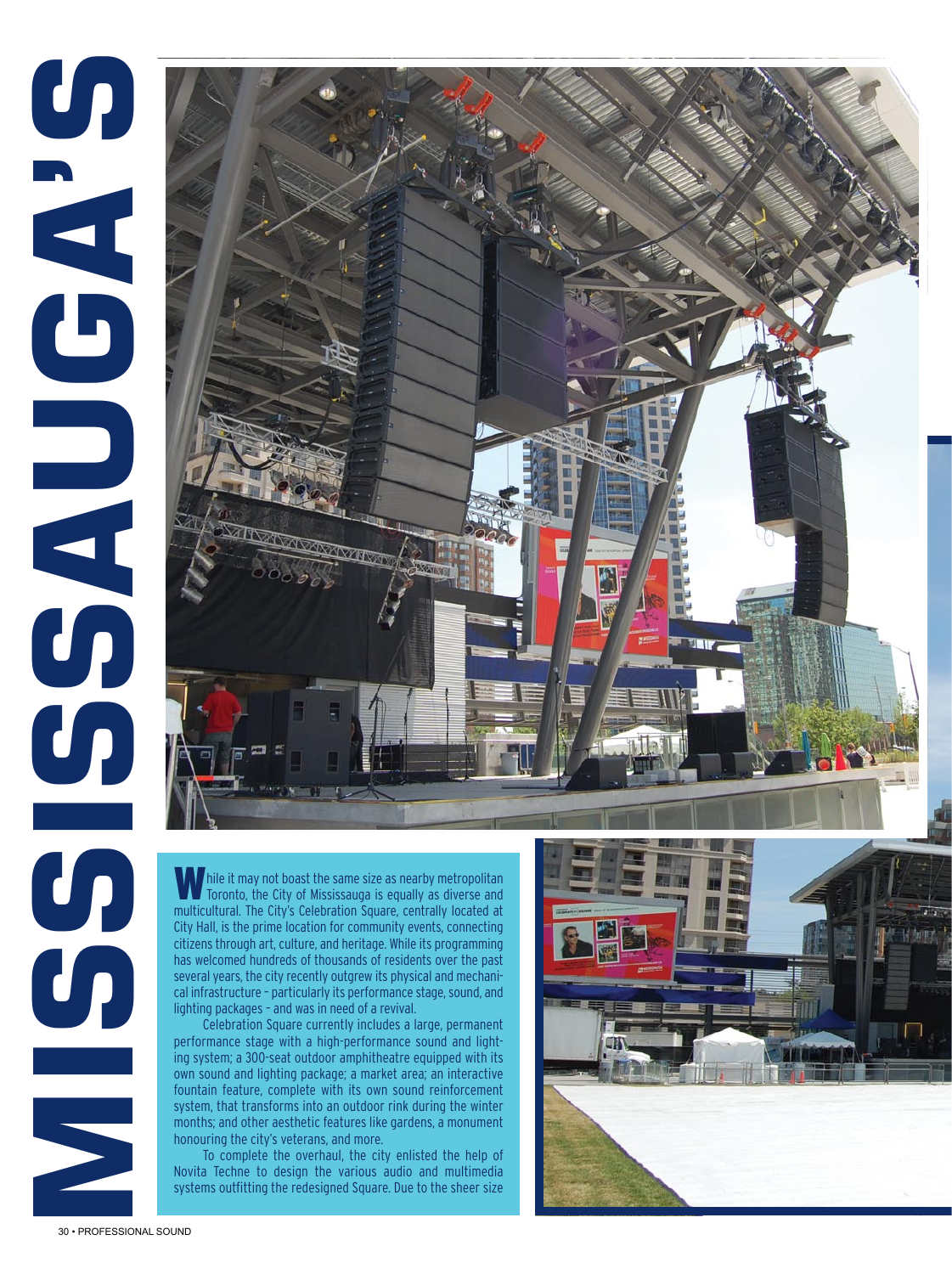



FAR LEFT: Main performance stage with Meyer Sound PA. LEFT: Amphitheatre stage with Fulcrum Acoustic reinforcement system. BOTTOM: Celebration Square's main performance area.

of the space and the wide variety of activities it would be hosting, the system runs on a rather complex set of networks and boasts some truly unique features thanks to equipment installed and programmed by PA Plus Productions.

The result is a space with cutting-edge technology incorporated to bring the community together and celebrate its diversity – a strong network that brings out the best in its individual parts.

The city had a portable stage that it would truck around to various public and community events, often in the Square, though it simply couldn't accommodate the increasingly high-profile talent being booked. Opting for a more capable, permanent solution, the city decided to erect a large performance stage at Celebration Square and hired Novita Techne to design the sound system for it and the rest of the space.

Novita had worked with the city a few years ago upgrading the systems in the Council Chambers and, more recently, updating a local library theatre. "We have all sorts of experience with this type of venue," adds Novita Principal David Jolliffe. "The city was looking for a consultant with this kind of experience, and there was an obvious fit with us being local and having an existing relationship."

Novita worked collaboratively with site designer CS&P Architects Inc. and general contractor PCL Constructors Canada on the \$43-million project, a benefactor of the Federal Stimulus program. The space is rather unique in that about 80 per cent of its programming is put on by community groups.

"A great deal of research went into this project in a rather short period of time," explains Novita's James Boutilier, Senior Audio Consultant for the project. "I looked at a number of similar applications in theme parks and work we've done with other municipalities. We wanted to come up with a system that would be future-friendly and easy to operate, as we have everything from community groups to touring acts using the facility."

One of the major considerations for the design was noise pollution and the mitigation of unwanted sound into the surrounding residential spaces, as there's a significant population residing within a square kilometre of the site. The previous portable stage and its rental systems would often elicit noise complains from residents of the nearby condominiums. "We looked at loudspeakers that were highly directional and would give us as much control over dispersion as possible," says Boutilier, "though we also looked at aesthetics, working with the architect to make the technology as unobtrusive as possible."

A Meyer Sound system was chosen for the large performance stage, consisting of MILO line arrays and M3D-SUB cardioid subwoofers to control the back radiation of the low frequencies. "Listening tests have confirmed how effective that choice was," explains Boutilier about the subs, noting that the volume drops in excess of 20dB behind the stage on busy Burnhamthorpe Rd., easily overshadowed by mid-day traffic noise.

The MILO arrays offer a very tight dispersion pattern, blanketing the lot in front of the stage and grounding out exactly at its edges. A selection of Meyer front fills helps ensure a full concert experience for those in front of the stage, and should the assembled crowd extend past the lower plaza, a selection of Renkus-Heinz ICONYX IC Live weatherresistant, digitally-steerable arrays can help extend the audio at a comfortable level with good intelligibility.

"The architects had already specified a series of slim poles with lighting fixtures at the top, and the ICONYX arrays fit the towers nicely. Being digitally-steerable, we can control their dispersion and ensure sound isn't bouncing everywhere."

Tying the three systems together – the main Meyer rig on the performance stage, ICONYX enclosures extending from the back of the lot to the water feature, and the Fulcrum Acoustic boxes in the amphitheatre – is an Optocore fibre optic network. "We knew we needed a digital network solution, and Optocore seemed to have everything we needed," shares Jolliffe. "It's totally redundant, and each device in the chain has its own word clock, though we have (an Apogee) Big Ben master word clock in the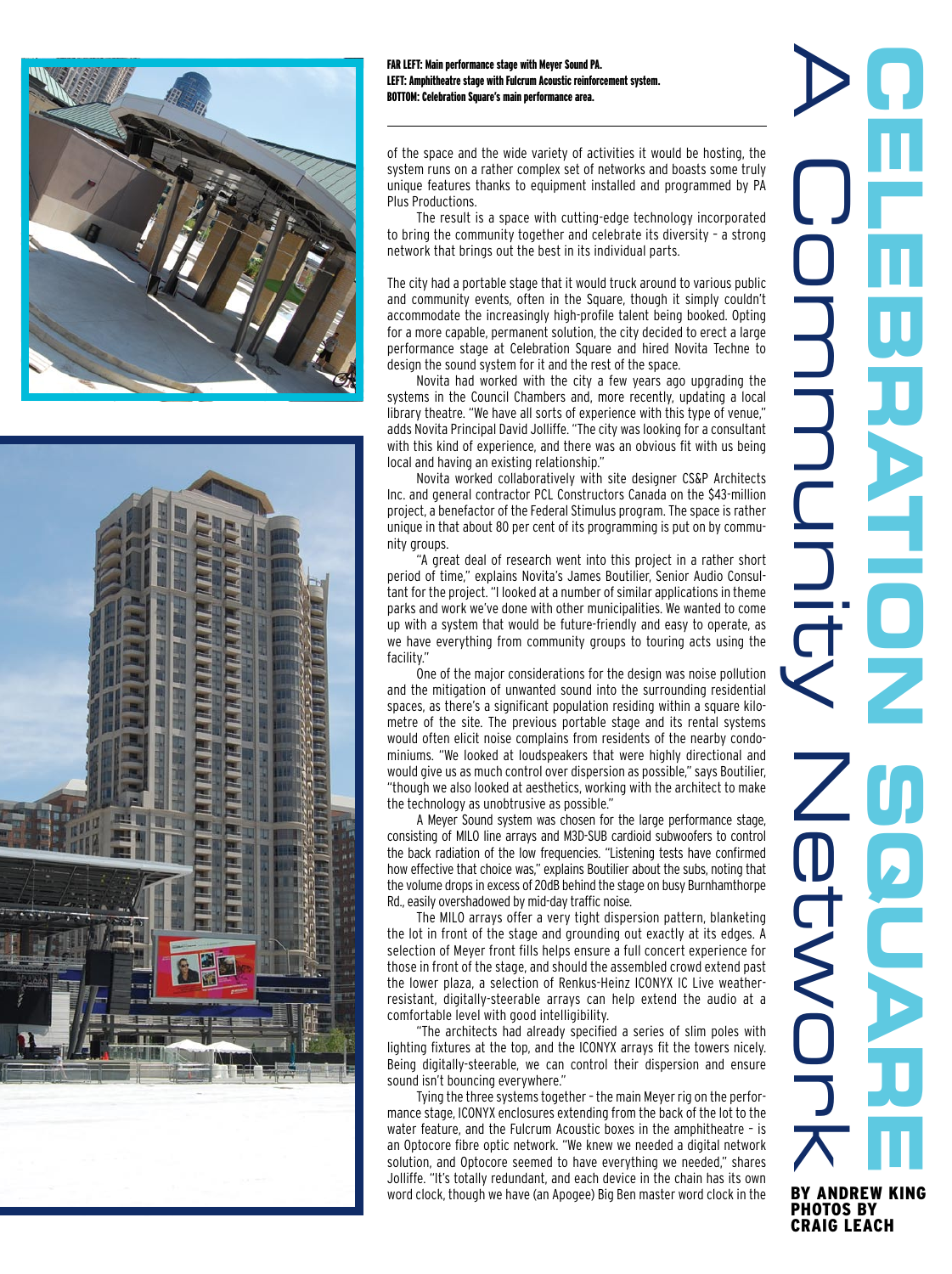

system as well. It's a synchronous network; the signal is immediately at every device and the latency is fixed and extremely low at only 41.6 µs."

The selection of a digital audio network was confirmed by the fact that there are two primary, independent power sources between the upper and lower squares, so to keep the technical grounds separate, optical fibre was a natural choice. Not only is the Optocore network MADI-based, but embedded in the data stream it can also host Ethernet and CobraNet (in this case, via Renkus-Heinz's RHAON technology) networks through the fibre backbone.

The network is comprised of two different rings: the Optocore fibre ring and secondary Cat-5-based SANE ring for the lower channel count on the amphitheatre system.

There are several access nodes for the fibre network – one at the main stage's FOH position, one onstage for monitors (foldback), one nearby for a broadcast or mobile recording truck, and another in the amphitheatre area. Being outdoors, the optical fibre node points use expanded beam connectors – an offshoot of military technology referred to as a "tactical connector" – to withstand moisture and dust.

The node at FOH, while it can accept connections from any MADIbased console with the appropriate interface brought in by a visiting production, will most frequently welcome input from a new DiGiCo SD8 desk purchased as part of the installation. Because of the length of such an installation from design to implementation, as well as the fact that

the technicians who now oversee the systems hadn't yet been hired, Novita simply left a cash allotment in the budget for a console to be selected at a later date. With the incoming SD8, the City's existing Allen + Heath iLive console will likely see action at the monitor position.

A Crestron-based control system, programmed by Steve Svensson of PA Plus, ties together the entire system – the Optocore network, DSP for the reinforcement systems, zoning parameters, wireless systems, and media players. All are controllable via a handheld tablet.

The set-up allows the main stage system, amphitheatre system, and delay speakers facing towards and away from city hall to be used independently, all in tandem, or in any configuration in between. As Boutilier explains: "There are several locations where the programming can originate. We can coordinate all of the overflow areas with appropriate signal delays to synchronize the entire complex through presets in the control system no matter where the signal originates. We had some excellent programming."

The amphitheatre boasts its own sound system, though it's relatively humble as the stage will mostly be hosting spoken word or acoustic musicians. It's comprised of Fulcrum Acoustic enclosures for reinforcement and monitoring, which Novita specified for their success in theme park installations. The cabinets feature true coaxial drivers and are constructed of a plastic composite so they can be left out year-round, immune to the elements. There's also an analog production cart, centred around an APB DynaSonics ProRack

## **Celebratory Systems**

A list of equipment incorporated into Celebration Square, courtesy of PA Plus Productions.

## 1 x APB DynaSonics H1020 ProRack mixing console

- 1 x Apogee Big Ben Master Word Clock
- 2 x BSS London BLU-120 digital signal processor with CobraNet
- 2 x BSS London BLU-800 digital signal processor with CobraNet
- 2 x BSS London BLU-BOB-2 breakout boxes
- 8 x BSS London BLUDIGITAL-IN AES-EBU input cards
- 3 x BSS London BLUDIGITAL-OUT input card
- 4 x BSS London BLU-OUT Output card
- 2 x BSS London BLU-PS power supply
- 2 x Crestron CEN-UPS1250 1250-watt uninterruptible power supply
- 2 x Crestron C2ENET-2 Ethernet card
- 2 x Crestron AV2 Central control system processor
- 2 x Crestron TPS-6X-DSW 5.7" wall-mounted wireless touch panel
- 2 x Crestron CEN-HPRFGW wireless gateway
- 3 x Denon DN-C640 Professional CD Player
- 1 x DiGiCo SD8 FOH digital console
- 2 x Fostex RM-2 Rackmount stereo powered monitors
- 4 x Fulcrum Acoustic DX896 compact loudspeaker
- 2 x Lab.gruppen C28:4 4 channel amplifier, 700 watts per channel
- 1 x Marantz PMD371 5-disc CD changer
- 1 x Marantz PMD580 Digital solid state recorder
- 1 x Meyer Sound Galileo 616 Loudspeaker management system
- 4 x Meyer Sound M1D Ultra-compact curvilinear loudspeaker
- 8 x Meyer Sound M3D-SUB Directional cardioid subwoofer
- 12 x Meyer Sound MILO Curvilinear array loudspeaker
- 8 x Meyer Sound MILO 60 Curvilinear array loudspeaker, 60 deg.
- 2 x Meyer Sound MLK-3D Link kit for M3D-SUB subwoofer
- 2 x Meyer Sound MLK-MILO Link kit for MILO loudspeaker
- 2 x Meyer Sound MTF-MILO/MICA Custom mount for UPQ to MILO
- 4 x Meyer Sound MYA-UPQ Cradle-style mounting yokes for UPQ
- 28 x Meyer Sound Rain Hood Weatherproof covers for MILO & M3D-SUB
- 1 x Meyer Sound RMS Remote monitoring software
- 2 x Middle Atlantic BB-44-1 copper bus bars
- 6 x Middle Atlantic D4LK 4-space locking drawer
- 2 x Middle Atlantic DWR-24-26 24-space wall mounted rack
- 2 x Middle Atlantic ERK-4425-AV 44-space equipment rack w/locking rear door
- 2 x Middle Atlantic FD-44 Locking front door
- 2 x Middle Atlantic Misc. Miscellaneous lacing bars and saddles
- 2 x Middle Atlantic PDT-2015C-NS Isolated ground power distribution bars
- 3 x Middle Atlantic USC-6R Sequencing controllers
- 1 x Middle Atlantic USC-KL Remote keyswitch wallplate
- 2 x Middle Atlantic WL-60 Switch operated interior **light**
- 4 x MotionLabs 1300-POWERDISTRO Portable power distribution
- 1 x Optocore DD2FE Dual MADI I/O network module
- 2 x Optocore DD32E Digital I/O module
- 2 x Optocore DD4MR Dual MADI i/o
- 4 x Optocore LCB-4 Loop back connector
- 1 x Optocore OptoCable4/4.05 Tactial quad optical fibre cable, 0.5m
- 1 x Optocore OptoCable4/4/100 Tactial quad optical fibre cable, 100m with reel
- 2 x Optocore OptoCable4/4/20 Tactial quad optical fibre cable, 20m
- 5 x Optocore OptoCon4/4/1 Rack panel
- 2 x Optocore OptoCon4/4/2 Rack panel
- 2 x Optocore X6R-FX-1Dual mic 16ch mic pre with Optical
- 1 x Optocore X6R-FX-8LI/8LO 16 AES/EBU converter unit
- 1 x Optocore X6R-TP-16LI SANE converter
- 1 x Optocore X6R-TP-16LO SANE converter
- 1 x Optocore X6R-TP-16MI SANE converter
- 2 x Optocore X6R-FX-16LI Fiber converter
- 4 x Optocore X6R-TP-Dual mic SANE converter
- 2 x Renkus Heinz ICL-FRDUAL-WR Digitally controlled column loudspeaker
- 8 x Renkus Heinz ICL-FR-WR Digitally controlled column loudspeaker
- 1 x Shure 514B Push-to-talk microphone
- 6 x Shure A13HDB Mounting bracket for UA860-SWB
- 1 x Shure UA221 splitter/combiner
- 6 x Shure UA830-WB Wide-band in-line antenna amplifier
- 1 x Shure UA844-SWB Wide-band antenna combiner
- 6 x Shure UA860-SWB Wide-band omni-directional antenna
- 6 x Shure ULX1- Beltpack transmitter
- 2 x Shure ULXP124/BETA58 Dual channel system with handheld BETA58
- 2 x Shure UR1 Bodypack transmitter
- 3 x Shure UR24D/BETA 87A Dual channel system with handheld BETA87A
- 2 x Shure WA302 TA4F to TRS adaptor cable
- 4 x Shure WA302 TA4F to TRS adaptor cable
- 4 x SurgeX SX1115 Rackmount power conditioner